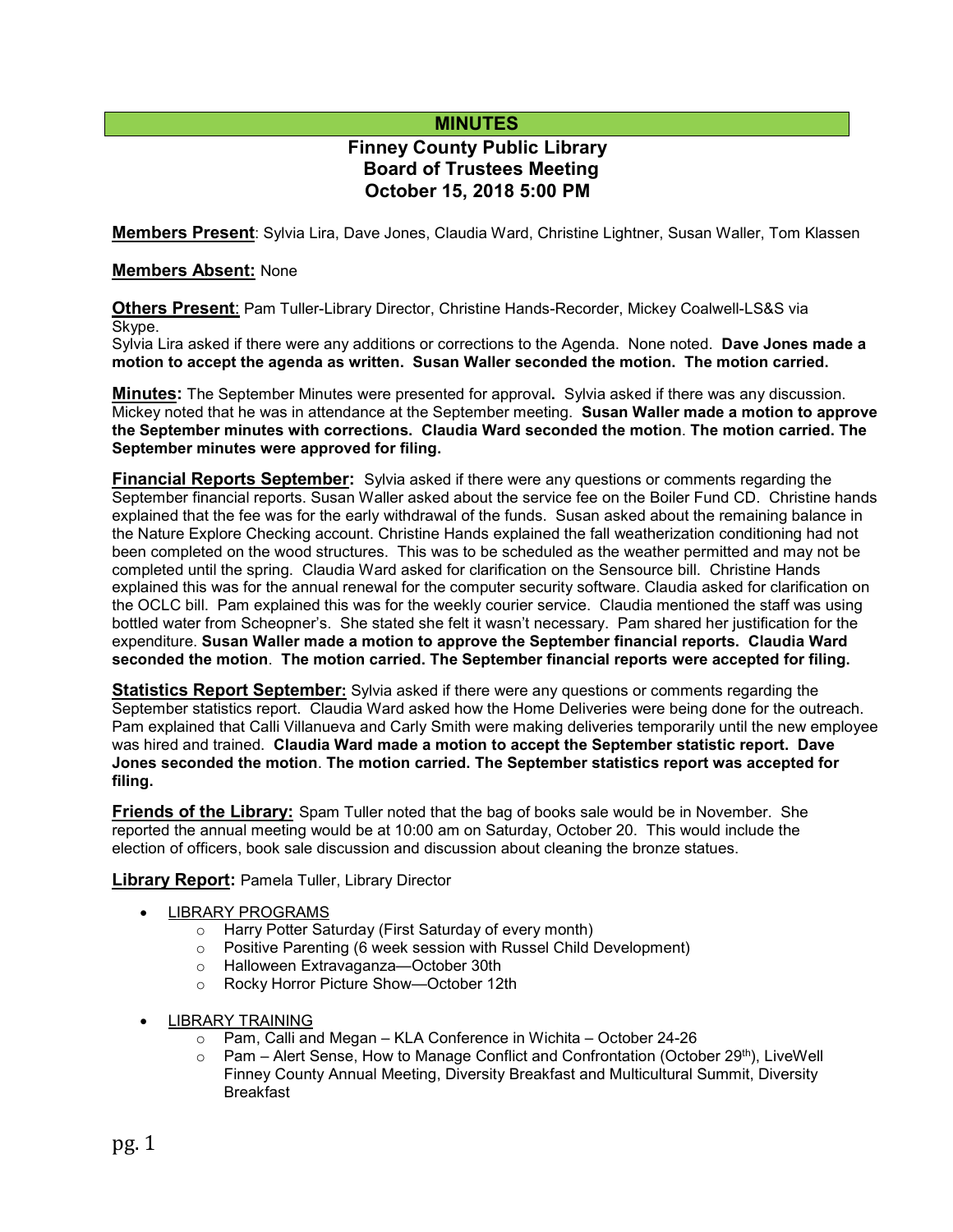- $\circ$  Calli Alert Sense, Dreaming of STEAM, Representing the Rainbow, Fall Must Haves, Reads for the Reluctant, LiveWell Finney County Annual Meeting
- o Megan Dreaming of STEAM, YA Announcement for Winter, U.N. Assembly
- o Cody Mental Health Training, XPrize Info, Diversity Breakfast and Multicultural Summit
- o Becky LiveWell Finney County Annual Meeting
- LIBRARY PARTNERSHIPS
	- o Conversation Circles LiveWell Finney County
	- o Senior Community Service Employment Darlene Taplet
	- o Test Proctoring Seward County Community College and Emporia State University
- MISCELLANEOUS LIBRARY INFORMATION
	- o Hoopla
		- October to Date 29 New Users, 131 Total Users, 342 Circs, \$751.98
		- September 26 New Users, 175 Total Users, 646 Circs, \$1344.14
		- August 36 New Users, 160 Total Users, 623 Circs, \$1342.72
		- Checkouts reduced to 5 per person per month
	- o 2019 Budget Meeting with LS&S on Wednesday
	- o Kenneth Henderson Newcomers Tour Sept 12 (15 attendees)
	- o Plymell School Visit Literacy Week (150 students)
	- o Library Booth at Fall Fest (September), First Friday Food Trucks (Sept and Oct), Mexican Fiesta
- NEXT MONTH
	- o FOL Book Sale November 14 17
	- o Library Booth at Bark-tober Fest and Day of the Dead
	- o Match Day Tuesday, November 27th

#### **Board of Trustees Report:**

Christine Lightner—Christine commented that the book displays worked well for patrons and were visible to catch the eye. She asked about story times after school. Pam shared the current programming schedule for after school story time.

Susan Waller-Susan said she liked the bulletin boards and decorations in the library. Dave Jones— Dave said he appreciate the recognition from KLA, the board and the library staff. He reported he had been in touch with the contractors working on the sign and resolved several issues with zoning questions and regulations. He presented a quote from 3G Electric on the electrical hookup. Pam noted the sign should be shipped the week before Thanksgiving. Claudia Ward—Claudia said she had received reports from staff on the items being used from the basement.

Sylvia Lira—Sylvia thanked the staff for all their hard work.

Tom Klassen—Tom complimented the work that had been done in the basement.

#### **Old Business:**

• Policies—Pam postponing policy updates to allow further discussion. **Dave Jones made a motion to table the policies until a future meeting. Susan Waller Seconded the motion. The motion carried.**

### **New Business:**

• Match Day—Pam announced the library's participation in the upcoming Match Day event on November 27, 2018.